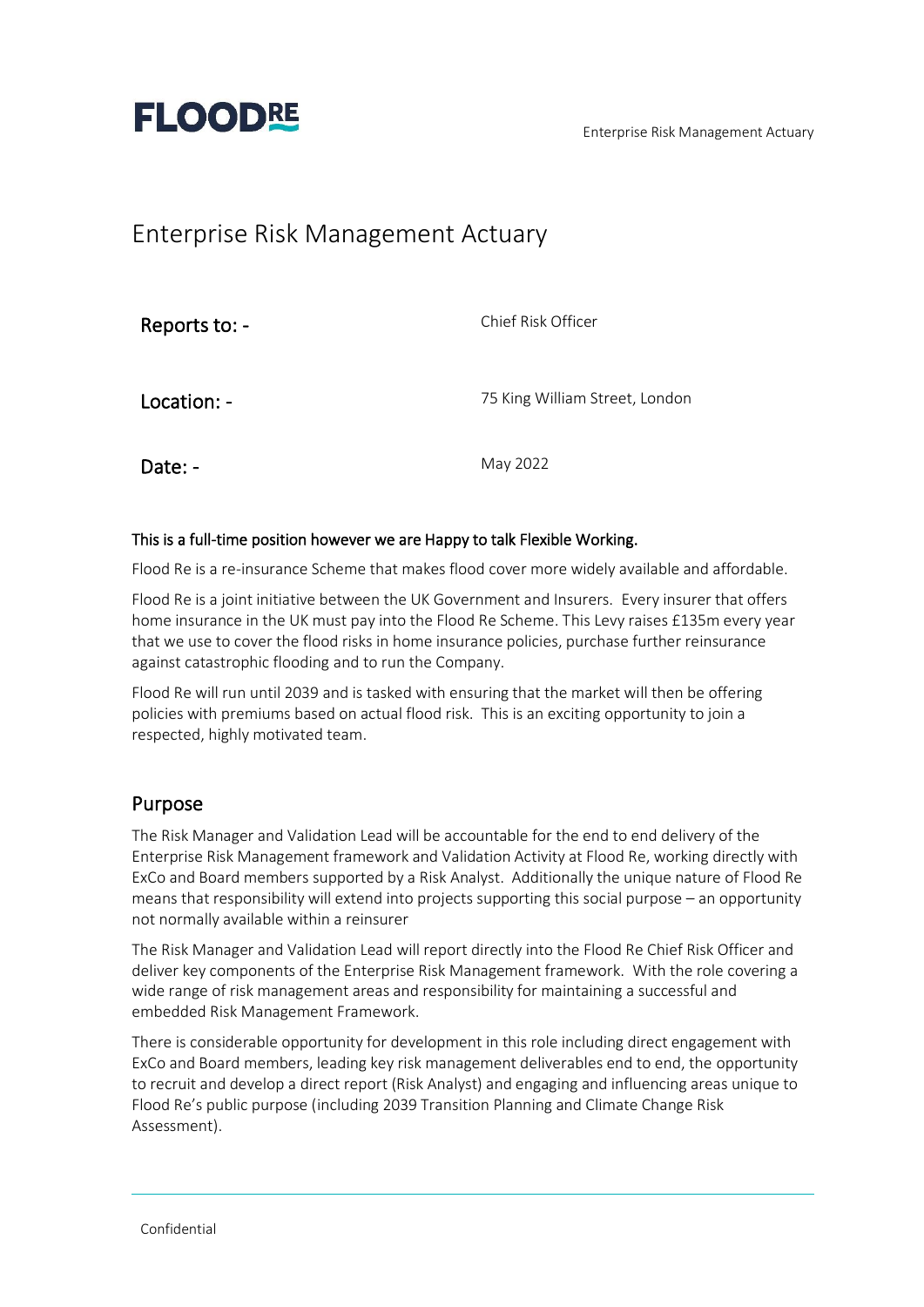

Flood Re is a public purpose driven organisation and truly unique in financial services. This role is at the heart of the firm and offers the opportunity to engage with all aspects of the business and gain experience in areas and projects rarely available in a traditional financial services firm.

### Principal Responsibilities

- Manage the operation of Flood Re's Risk Framework, including delivery of deep-dive risk reviews and control effectiveness assessments, to ensure Operational, Insurance, Credit, Market and Liquidity risks are identified, understood and managed across Flood Re:
	- o Own and continuously improve the Risk Management process, through innovative thinking and problem solving, following appropriate governance to consolidate/streamline activities, and increase efficiency through automation.
	- o Ensure the firm's Risk Register is continuously updated and maintained, thereby representing the firm's comprehensive and accurate up to date risk profile
	- o Recruit, develop, manage and motivate a direct Risk Analyst report, effectively delegating work as required in order to provide comprehensive, value-adding risk management services to the business.
	- o This role involves significant representation of the Risk Function to the Executive Committee, Risk and Capital Committee and Board, deputising or alternating for the CRO as directed.
- Lead the independent validation of Flood Re's Partial Internal Model, managing the delivery of external validation partners as required.
- Work with the CFO and Head of Capital to ensure the Model Oversight Group appropriately governs the development and change of the Partial Internal Model
- $\blacksquare$  Involving appropriate 1<sup>st</sup> Line SMEs within Actuarial, Operations and other functions, lead, develop and improve the firm's annual Stress and Scenario tests (Independent SST's for validation, Business plan/ORSA SST's and non-modelled risks) and quantitative Reverse Stress Testing..
- Work with the CRO to form and articulate independent 2nd line of defence views on the management of risk, for regular presentation to ExCo, the Risk and Capital Committee, and others as relevant. Take ownership of the Risk view of a range of operational risks, in particular InfoSec, Data Quality, BCP/DR and Change Management
- Work with the CRO to ensure that an effective and efficient ORSA process is established and maintained in Flood Re, that a comprehensive range of inputs is routinely captured to draft the annual ORSA report.
- Work with the CRO, Compliance Manager and Internal Auditor to maintain continuous and co-ordinated 2nd and 3rd line oversight of outsourced activity, leveraging work done by their equivalent functions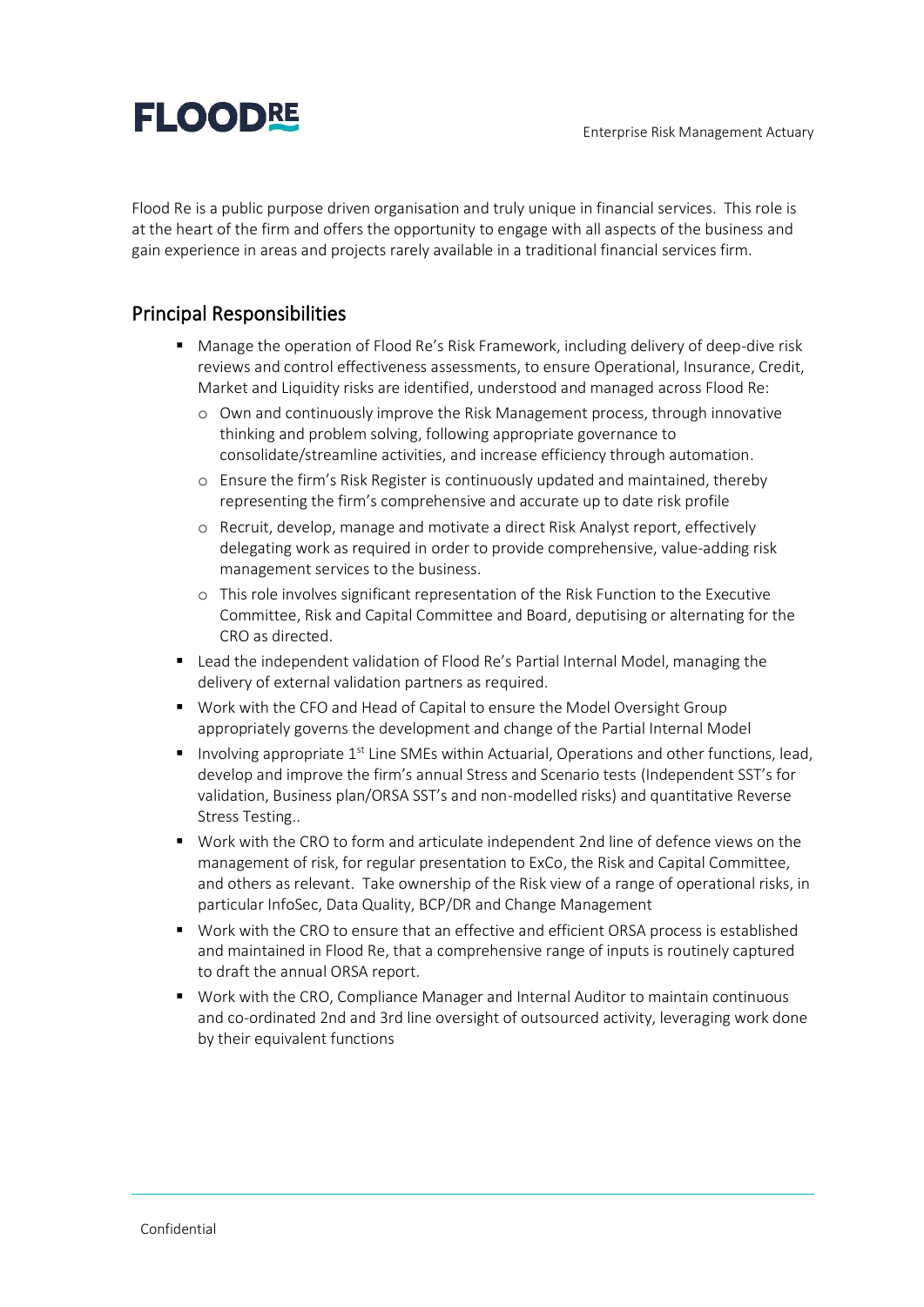

Risk Responsibilities

Act as First Line of Defence, to identify and manage risks, generate and review risk information, and to take appropriate actions to maintain the risk exposure within appetite. Risks should be reported to ExCo and the Risk Function

Information Security Responsibilities

As a member of Flood Re, you are expected to foster a security-aware culture through your own actions and behaviour by exercising good judgment, being aware of Information Security risks, compliant with all policies (including but not limited to fair usage and information security), diligent in the completion of Information Security training, mindful of any suspicious activity and proactive in your response to it and immediate reporting of any concerns or issues to the Flood Re IT / infosec team

#### Knowledge and Experience

Enterprise Risk Management:

- Must Have: Experience in planning, conducting, and facilitating independent model validation exercises.
- Must Have: FIA or equivalent qualification, or significant demonstrable experience of the application and synthesis of quantitative risk assessment methods and tools such as stress and scenario testing and statistical modelling techniques. CERA qualification or other risk management qualification is desirable.
- Maintained a Risk Register and experience of 1st Line risk and control assessments, including
	- $\circ$  Experience of conducting 1 to 1 risk sessions with 1<sup>st</sup> line senior management / executives
	- o Experience of maintaining a controls library (mapped to risk register) and delivering Control Effectiveness assessments
	- o Presenting risk analysis and reports to exec and non-exec committees
- Experience in developing, monitoring and reporting on KRIs and Risk Appetite Metrics

Strong Risk Experience including:

- Must Have: Working with 1st line subject matter experts in delivering coherent, welljustified scenario assessments of a range of risk areas
- **■** Understanding of risks and controls associated with a range of  $1<sup>st</sup>$  operational areas, for example, InfoSec, BCP/DR, Change Management and Data Quality and 3<sup>rd</sup> Party Supplier management.
- Experience of wider Risk Management areas including insurance, credit, market and liquidity risk

Solvency II ERM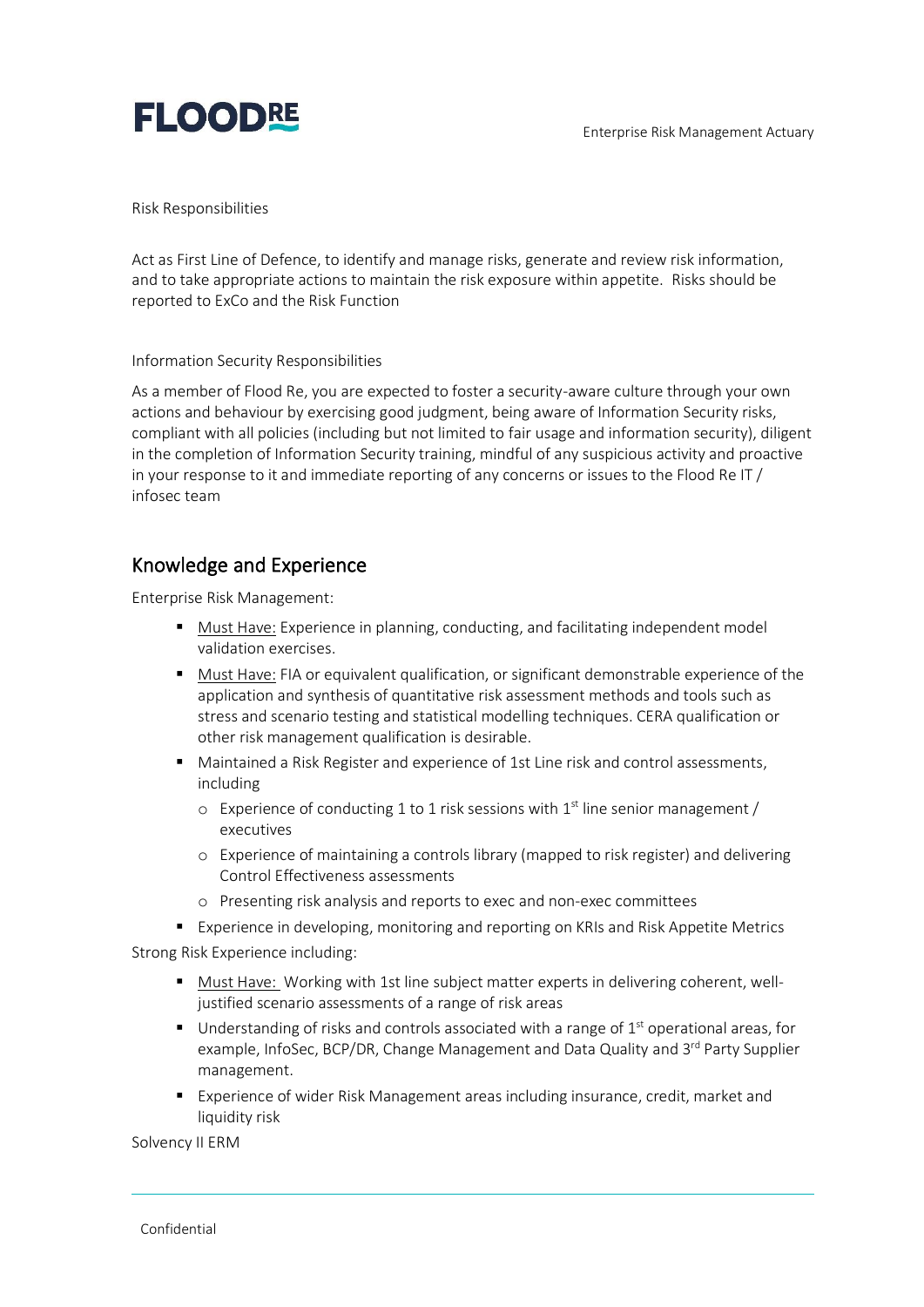# **FLOODRE**

■ Must Have: Understanding of the SII requirements, particularly ERM and ORSA

■ Worked on delivering and embedding the ORSA process and ultimately the report Communication:

- Must Have: Ability to synthesize a range of qualitative and quantitative information in order to produce concise, actionable risk management reporting
- **E** Comfortable providing a  $2^{nd}$  Line view to all levels of stakeholders throughout the organisation
- Flood Re is a growing organisation (having launched in April 2016) and hence the candidate for this role is expected to be enthusiastic, driven and able to take initiative when working on a broad spread of deliverables. The role will provide considerable opportunity for development and will involve direct engagement with members of ExCo and Board as well as end to end leadership of a range of key risk management deliverables.

## Regulatory Responsibilities

As Flood Re is dual regulated by the Financial Conduct Authority and the Prudential Regulation Authority, you will be expected to abide by the required regulatory obligations placed on you, as required, depending on your role.

This role is a Conduct Rules role, and Flood Re has designated this role as one that requires involvement in certain aspects of Flood Re's regulated activities. This role is subject to the First Tier Conduct Rules detailed below.

|                                                 | <b>No</b>      | Rule                                                                             |
|-------------------------------------------------|----------------|----------------------------------------------------------------------------------|
| Tier 1<br>Individual<br>Conduct<br><b>Rules</b> | $\mathbf 1$    | You must act with integrity.                                                     |
|                                                 | $\overline{2}$ | You must act with due skill, care and diligence.                                 |
|                                                 | 3              | You must be open and co-operative with the FCA, the PRA and other<br>regulators. |
|                                                 | $\overline{4}$ | You must pay due regard to the interests of consumers and treat them<br>fairly.  |
|                                                 | 5              | You must observe proper standards of market conduct.                             |

#### First Tier Conduct Rules

*I have read, understood and agree to:*

- *1. fulfil the role and responsibilities as set out in this job description;*
- *2. abide by the Regulatory Responsibilities detailed above; and*
- *3. abide by the Compliance Framework and Procedures.*